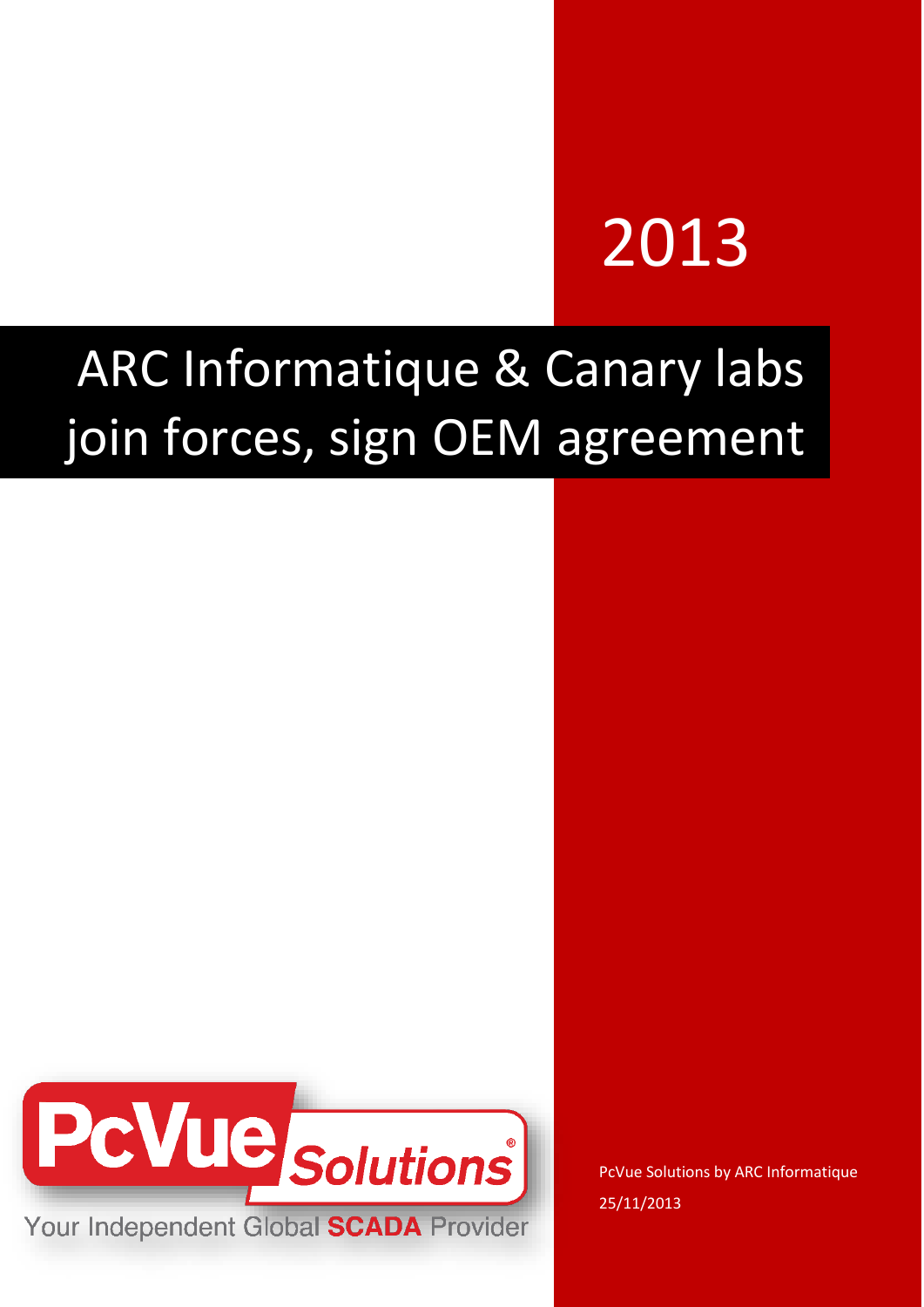

#### **Press Release**

### **ARC Informatique and Canary Labs join forces, sign OEM agreement**

**Paris, November 25, 2013 -** ARC Informatique, a vendor neutral and leader in HMI/SCADA software with its PcVue Solutions suite, is pleased to announce a new partnership with Canary Labs, a North American provider of high performance historian and trending solutions.

The two companies have signed a worldwide OEM agreement. The Canary Labs software will be available as part of its PcVue solutions offering or through its distribution channels.

PcVue integrates with Canary Labs' Historian and leverages its availability to obtain data from many disparate data sources. This means the bundling premier historian software will create an unparalleled turnkey solution do provide powerful monitoring, control and access to real-time data history and trending.

"We were amazed at how closely PcVue products and our Canary Labs historian are aligned with both products demonstrating openness, flexibility and high performance," stated Gary Stern, Canary Labs President. "Our strategic partnership will truly benefit the customer in addressing their data monitoring and control, historian, trending and analysis needs."

Meanwhile Pierre de Bailliencourt, head of ARC Informatique, descried the partnership as an "added value" for customers.

These product synergies will enhance PcVue value proposition and bring additional opportunities for its channels.

For more information about PcVue Solutions SCADA, please visit

#### [http://www.pcvuesolutions.com.](http://www.pcvuesolutions.com/)

**ARC Informatique** is a leader in HMI / SCADA software. Our innovative PcVue solutions allow supervision and control of industrial processes, services and facilities that are easy to configure, quick to deploy and deliver a lower total cost of ownership. The HMI / SCADA software PcVue caters for power generation & distribution, infrastructures (tunnels and motorways), water (treatment stations, potable water distribution), transport (tramways, trains and airports), and building management systems. PcVue Solutions for Smart Grids is an integrated suite of software tools (supervision, reporting, web client, communications, security etc.) that enables you to manage your ensemble of geographically local or remote sub-stations and networks.